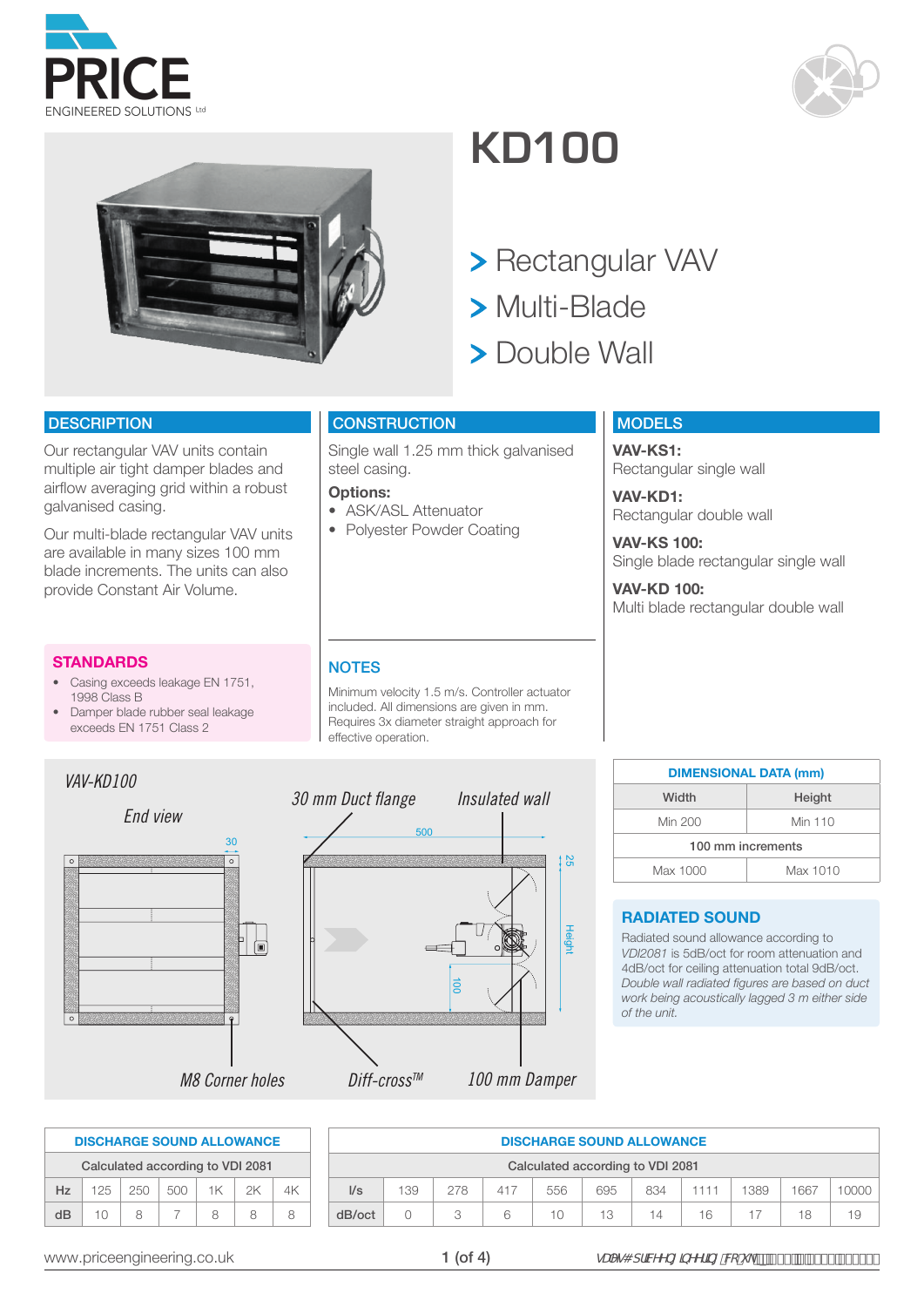# **KD100 – SELECTION DATA**

|                                        |                   |                   | <b>SUPPLY SELECTION DATA</b>      |           |                           |                             |          |                     |           |           |                                  |                           |
|----------------------------------------|-------------------|-------------------|-----------------------------------|-----------|---------------------------|-----------------------------|----------|---------------------|-----------|-----------|----------------------------------|---------------------------|
|                                        |                   | Size              |                                   |           | <b>Discharge</b><br>Sound |                             |          | Attenuated<br>Sound |           |           | Radiated<br>Double Wall          |                           |
| $\circ$<br>$\overline{21}$<br>$\times$ | <b>VEL</b><br>m/s | VOL<br>$\sqrt{s}$ | Min $\triangle$ Ps<br>$Pa (+ASK)$ | Pa<br>100 | Pa<br>200                 | P <sub>a</sub><br><b>00</b> | Æ<br>100 | Pa<br>200           | Pa<br>400 | Pa<br>100 | $\mathbb{P}_{\mathbb{Q}}$<br>200 | $\mathbb{E}$<br><b>00</b> |
| 900                                    | $\overline{2}$    | 378               | $2 (+10)$                         | 43        | 49                        | 56                          | 30       | 34                  | 40        | 23        | 28                               | 34                        |
|                                        | $\overline{4}$    | 756               | $6 (+39)$                         | 43        | 49                        | 55                          | 38       | 40                  | 44        | 30        | 34                               | 39                        |
|                                        | 6                 | 1,134             | 13                                | 44        | 50                        | 56                          | X        | Χ                   | X         | 34        | 38                               | 43                        |
|                                        | 8                 | 1,512             | 23                                | 44        | 50                        | 56                          | Χ        | Χ                   | X         | 40        | 43                               | 47                        |

|                                       |                | <b>Size</b>       |                                 |                     | Discharge<br>Sound |                |                     | Attenuated<br>Sound |                |           | Radiated<br>Double Wall |                      |
|---------------------------------------|----------------|-------------------|---------------------------------|---------------------|--------------------|----------------|---------------------|---------------------|----------------|-----------|-------------------------|----------------------|
| $\circ$<br>$\overline{5}$<br>$\times$ | VEL<br>m/s     | VOL<br>$\sqrt{s}$ | $Min \triangle PS$<br>Pa (+ASK) | $\mathbb{Z}$<br>100 | Pa<br>200          | Φ<br>ΔĹ<br>400 | $\mathbb{R}$<br>100 | Pa<br>200           | Pa<br>D<br>400 | Pa<br>100 | Φ<br>L<br>200           | $\sigma$<br>മ<br>400 |
| 900                                   | $\overline{2}$ | 558               | $2 (+7)$                        | 42                  | 48                 | 56             | 30                  | 34                  | 40             | 25        | 29                      | 36                   |
|                                       | $\overline{4}$ | 1,116             | $6 (+28)$                       | 43                  | 49                 | 55             | 38                  | 40                  | 44             | 32        | 36                      | 41                   |
|                                       | 6              | 1.674             | 13                              | 43                  | 49                 | 56             | Χ                   | Χ                   | X              | 36        | 40                      | 45                   |
|                                       | 8              | 2,232             | 23                              | 44                  | 50                 | 55             | Χ                   | Χ                   | Χ              | 42        | 45                      | 50                   |

|                                            |                | <b>Size</b>       |                                   |           | Discharge<br>Sound |                     |                       | Attenuated<br>Sound |                              |           | Radiated<br>Double Wall |           |
|--------------------------------------------|----------------|-------------------|-----------------------------------|-----------|--------------------|---------------------|-----------------------|---------------------|------------------------------|-----------|-------------------------|-----------|
| $\circ$<br>$\frac{1}{4}$<br>$\pmb{\times}$ | VEL<br>m/s     | VOL<br>$\sqrt{s}$ | $Min \triangle PS$<br>$Pa (+ASK)$ | Pa<br>100 | Pa<br>200          | $\mathbb{R}$<br>400 | P <sub>a</sub><br>100 | Pa<br>200           | $\mathbb{P}^{\alpha}$<br>400 | Pa<br>100 | Pa<br>200               | Pa<br>400 |
| 600                                        | $\overline{2}$ | 492               | $3 (+7)$                          | 43        | 49                 | 56                  | 31                    | 36                  | 44                           | 24        | 29                      | 35        |
|                                            | $\overline{4}$ | 984               | $7 (+28)$                         | 43        | 49                 | 55                  | 38                    | 41                  | 46                           | 31        | 35                      | 40        |
|                                            | 6              | 1.476             | 14                                | 43        | 49                 | 56                  | X                     | X                   | X                            | 35        | 39                      | 44        |
|                                            | 8              | 1,968             | 25                                | 43        | 49                 | 55                  | Χ                     |                     | Χ                            | 41        | 44                      | 49        |

|                                       |                | Size              |                                   |                     | Discharge<br>Sound  |                     |                     | Attenuated<br>Sound   |                             |                       | Radiated<br>Double Wall |                      |
|---------------------------------------|----------------|-------------------|-----------------------------------|---------------------|---------------------|---------------------|---------------------|-----------------------|-----------------------------|-----------------------|-------------------------|----------------------|
| $\circ$<br>$\overline{4}$<br>$\times$ | VFI<br>m/s     | VOL<br>$\sqrt{s}$ | Min $\triangle$ Ps<br>$Pa (+ASK)$ | $\mathbb{R}$<br>100 | $\mathbb{R}$<br>200 | $\mathbb{R}$<br>400 | $\mathbb{R}$<br>100 | P <sub>a</sub><br>200 | $\sigma$<br>$\alpha$<br>400 | P <sub>a</sub><br>100 | a<br>$\alpha$<br>200    | $\sigma$<br>Δ<br>400 |
| 1200                                  | $\overline{2}$ | 984               | $2 (+7)$                          | 42                  | 48                  | 55                  | 31                  | 36                    | 43                          | 27                    | 32                      | 38                   |
|                                       | $\overline{4}$ | 1,968             | $6 (+28)$                         | 43                  | 48                  | 55                  | 38                  | 42                    | 45                          | 34                    | 39                      | 44                   |
|                                       | 6              | 2,952             | 12                                | 43                  | 49                  | 55                  | X                   | X                     | X                           | 38                    | 43                      | 48                   |
|                                       | 8              | 3,936             | 22                                | 44                  | 50                  | 55                  | Χ                   | Χ                     | X                           | 44                    | 48                      | 53                   |

|                           |                | Size              |                                   |           | <b>Discharge</b><br>Sound |                       |           | Attenuated<br>Sound   |                       |           | Radiated<br>Double Wall |                      |
|---------------------------|----------------|-------------------|-----------------------------------|-----------|---------------------------|-----------------------|-----------|-----------------------|-----------------------|-----------|-------------------------|----------------------|
| $\circ$<br>51<br>$\times$ | VEL<br>m/s     | VOL<br>$\sqrt{s}$ | Min $\triangle$ Ps<br>$Pa (+ASK)$ | Pa<br>100 | Lã<br>200                 | P <sub>a</sub><br>400 | Pa<br>100 | P <sub>a</sub><br>200 | P <sub>a</sub><br>400 | Pa<br>100 | Pa<br>200               | $\sigma$<br>Ω<br>400 |
| 900                       | $\overline{2}$ | 918               | $2 (+7)$                          | 42        | 48                        | 55                    | 32        | 38                    | 46                    | 27        | 31                      | 38                   |
|                           | $\overline{4}$ | 1,836             | $6 (+27)$                         | 43        | 48                        | 55                    | 37        | 42                    | 47                    | 34        | 38                      | 44                   |
|                           | 6              | 2,754             | 13                                | 43        | 49                        | 56                    | X         | X                     | X                     | 38        | 42                      | 48                   |
|                           | 8              | 3,672             | 23                                | 44        | 50                        | 56                    | X         | X                     | X                     | 44        | 47                      | 53                   |

# **SUPPLY** SELECTION DATA

|                                       |                | Size              |                                 |           | Discharge<br>Sound    |           |                       | Attenuated<br>Sound |           |                       | Radiated<br>Double Wall |           |
|---------------------------------------|----------------|-------------------|---------------------------------|-----------|-----------------------|-----------|-----------------------|---------------------|-----------|-----------------------|-------------------------|-----------|
| $\circ$<br>$\overline{5}$<br>$\times$ | VEL<br>m/s     | VOL<br>$\sqrt{s}$ | Min $\triangle$ Ps<br>Pa (+ASK) | Pa<br>100 | P <sub>a</sub><br>200 | Pa<br>400 | P <sub>a</sub><br>100 | Pa<br>200           | Pa<br>400 | P <sub>a</sub><br>100 | P <sub>a</sub><br>200   | Pa<br>400 |
| 600                                   | $\overline{2}$ | 372               | $3 (+7)$                        | 43        | 49                    | 56        | 30                    | 35                  | 41        | 23                    | 28                      | 34        |
|                                       | $\overline{4}$ | 744               | $7 (+28)$                       | 43        | 49                    | 55        | 38                    | 41                  | 44        | 30                    | 34                      | 39        |
|                                       | 6              | 1,116             | 14                              | 43        | 50                    | 56        | X                     | Χ                   | X         | 34                    | 38                      | 43        |
|                                       | 8              | 1,488             | 25                              | 44        | 50                    | 56        | X                     | Χ                   | Χ         | 40                    | 43                      | 47        |

|                 |                | Size              |                                 |                     | <b>Discharge</b><br>Sound |                     |                                  | Attenuated<br>Sound |           |                                  | Radiated<br>Double Wall |           |
|-----------------|----------------|-------------------|---------------------------------|---------------------|---------------------------|---------------------|----------------------------------|---------------------|-----------|----------------------------------|-------------------------|-----------|
| 310<br>$\times$ | VEL<br>m/s     | VOL<br>$\sqrt{s}$ | Min $\triangle$ Ps<br>Pa (+ASK) | $\mathbb{R}$<br>100 | $\mathbb{E}$<br>200       | $\mathbb{R}$<br>400 | $\mathbb{P}_{\mathbb{Q}}$<br>100 | Pa<br>200           | Pa<br>400 | $\mathbb{P}_{\mathbb{Q}}$<br>100 | $\mathbb{R}$<br>200     | Pa<br>400 |
| 1200            | $\overline{2}$ | 744               | $2 (+7)$                        | 42                  | 48                        | 55                  | 30                               | 35                  | 40        | 26                               | 31                      | 36        |
|                 | $\overline{4}$ | 1,488             | $6 (+28)$                       | 43                  | 49                        | 55                  | 38                               | 41                  | 44        | 33                               | 38                      | 42        |
|                 | 6              | 2,232             | 12                              | 43                  | 49                        | 55                  | $\times$                         | X                   | X         | 37                               | 41                      | 46        |
|                 | 8              | 2,976             | 22                              | 44                  | 50                        | 55                  | X                                | Χ                   | X         | 43                               | 47                      | 51        |

|                                       |                | Size              |                                   |                           | Discharge<br>Sound  |           |           | Attenuated<br>Sound |           |                                                 | Radiated<br>Double Wall |           |
|---------------------------------------|----------------|-------------------|-----------------------------------|---------------------------|---------------------|-----------|-----------|---------------------|-----------|-------------------------------------------------|-------------------------|-----------|
| $\circ$<br>$\overline{4}$<br>$\times$ | VEL<br>m/s     | VOL<br>$\sqrt{s}$ | Min $\triangle$ Ps<br>$Pa (+ASK)$ | P <sub>a</sub><br>$\odot$ | $\mathbb{E}$<br>200 | Pa<br>400 | Pa<br>100 | Pa<br>200           | Pa<br>400 | P <sub>a</sub><br>8<br>$\overline{\phantom{0}}$ | P <sub>a</sub><br>200   | Pa<br>400 |
| 900                                   | $\overline{2}$ | 738               | $2 (+7)$                          | 42                        | 48                  | 56        | 31        | 36                  | 43        | 26                                              | 31                      | 37        |
|                                       | $\overline{4}$ | 1,476             | $6 (+28)$                         | 43                        | 49                  | 55        | 38        | 41                  | 45        | 33                                              | 37                      | 43        |
|                                       | 6              | 2,214             | 13                                | 43                        | 49                  | 56        | X         | X                   | X         | 37                                              | 41                      | 47        |
|                                       | 8              | 2,952             | 23                                | 44                        | 50                  | 56        | X         | Χ                   | X         | 43                                              | 46                      | 52        |

|                           |                   | Size              |                                 |                     | Discharge<br>Sound  |                       |                     | Attenuated<br>Sound |                    |                     | Radiated<br>Double Wall     |        |
|---------------------------|-------------------|-------------------|---------------------------------|---------------------|---------------------|-----------------------|---------------------|---------------------|--------------------|---------------------|-----------------------------|--------|
| $\circ$<br>51<br>$\times$ | <b>VFI</b><br>m/s | VOL<br>$\sqrt{s}$ | Min $\triangle$ Ps<br>Pa (+ASK) | $\mathbb{R}$<br>100 | $\mathbb{R}$<br>200 | P <sub>a</sub><br>400 | $\mathbb{R}$<br>100 | $\mathbb{R}$<br>200 | $\mathbb{R}$<br>00 | $\mathbb{R}$<br>100 | $\sigma$<br>$\alpha$<br>200 | 400 Pa |
| 600                       | $\overline{2}$    | 612               | $3 (+7)$                        | 42                  | 48                  | 56                    | 32                  | 39                  | 47                 | 25                  | 30                          | 36     |
|                           | $\overline{4}$    | 1,224             | $7 (+27)$                       | 43                  | 49                  | 55                    | 38                  | 42                  | 48                 | 32                  | 36                          | 41     |
|                           | 6                 | 1,836             | 14                              | 43                  | 49                  | 56                    | $\times$            | X                   | Χ                  | 36                  | 40                          | 45     |
|                           | 8                 | 2,448             | 25                              | 44                  | 50                  | 56                    | X                   | X                   | Χ                  | 42                  | 45                          | 50     |

## KEY INFORMATION

100 Pa 200 Pa 400 Pa System Static Pressure. Discharge and Radiated Sound (LpA)  $VEL = Velocity in (m/s)$  $VOL = Volume in (l/s)$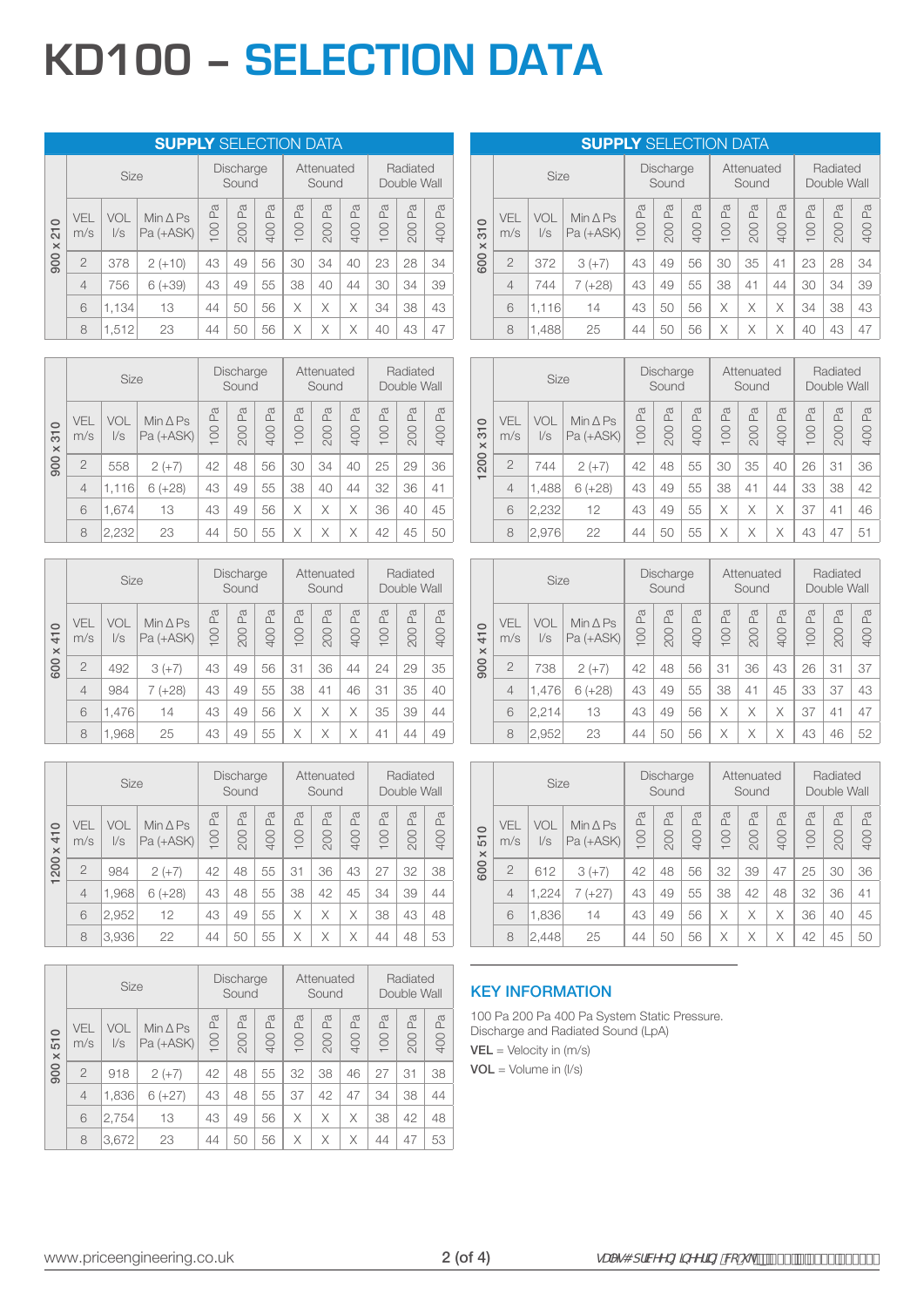# **KD100 – SELECTION DATA**

|                         |                |                   | <b>SUPPLY SELECTION DATA</b>      |           |                           |                |           |                       |                     |                       |                         |                |
|-------------------------|----------------|-------------------|-----------------------------------|-----------|---------------------------|----------------|-----------|-----------------------|---------------------|-----------------------|-------------------------|----------------|
|                         |                | <b>Size</b>       |                                   |           | <b>Discharge</b><br>Sound |                |           | Attenuated<br>Sound   |                     |                       | Radiated<br>Double Wall |                |
| 510<br>$\times$<br>1200 | VEL<br>m/s     | VOL<br>$\sqrt{s}$ | Min $\triangle$ Ps<br>$Pa (+ASK)$ | Pa<br>100 | P <sub>a</sub><br>200     | Æ<br><b>00</b> | Pa<br>100 | P <sub>a</sub><br>200 | $\mathbb{E}$<br>400 | P <sub>a</sub><br>100 | Pa<br>200               | Æ<br><b>00</b> |
|                         | $\overline{2}$ | 1,224             | $2 (+7)$                          | 42        | 48                        | 55             | 32        | 38                    | 46                  | 28                    | 33                      | 39             |
|                         | $\overline{4}$ | 2,448             | $6 (+27)$                         | 42        | 48                        | 55             | 38        | 42                    | 47                  | 35                    | 40                      | 45             |
|                         | 6              | 3,672             | 12                                | 44        | 49                        | 56             | X         | Χ                     | $\times$            | 39                    | 44                      | 49             |
|                         | 8              | 4,896             | 22                                | 45        | 50                        | 57             | Χ         | Χ                     | X                   | 45                    | 49                      | 54             |

|                                              |                | Size              |                                 |                     | Discharge<br>Sound  |                      |                    | Attenuated<br>Sound |                     |                            | Radiated<br>Double Wall |                       |
|----------------------------------------------|----------------|-------------------|---------------------------------|---------------------|---------------------|----------------------|--------------------|---------------------|---------------------|----------------------------|-------------------------|-----------------------|
| $\circ$<br>$\overline{6}$<br>$\times$<br>900 | VEL<br>m/s     | VOL<br>$\sqrt{s}$ | Min $\triangle$ Ps<br>Pa (+ASK) | $\mathbb{Z}$<br>100 | $\mathbb{R}$<br>200 | $\sigma$<br>≏<br>400 | a<br>$\alpha$<br>8 | $\mathbb{R}$<br>200 | $\mathbb{R}$<br>400 | Φ<br>$\mathfrak{a}$<br>100 | a<br>$\Box$<br>200      | $\sigma$<br>ΩĹ<br>400 |
|                                              | $\overline{2}$ | 1,098             | $2 (+6)$                        | 44                  | 50                  | 57                   | 26                 | 31                  | 36                  | 27                         | 32                      | 39                    |
|                                              | $\overline{4}$ | 2,196             | $6 (+23)$                       | 44                  | 50                  | 56                   | 33                 | 36                  | 42                  | 35                         | 39                      | 45                    |
|                                              | 6              | 3,294             | 13                              | 45                  | 51                  | 58                   | Χ                  | Χ                   | Χ                   | 39                         | 43                      | 49                    |
|                                              | 8              | 4,392             | 23                              | 46                  | 52                  | 58                   | X                  | Χ                   | Χ                   | 45                         | 48                      | 54                    |

|                                              |                | <b>Size</b>       |                                 |           | Discharge<br>Sound |                       |           | Attenuated<br>Sound |           |           | Radiated<br>Double Wall |           |
|----------------------------------------------|----------------|-------------------|---------------------------------|-----------|--------------------|-----------------------|-----------|---------------------|-----------|-----------|-------------------------|-----------|
| $\circ$<br>$\overline{7}$<br>$\times$<br>600 | VEL<br>m/s     | VOL<br>$\sqrt{s}$ | Min $\triangle$ Ps<br>Pa (+ASK) | Pa<br>100 | Pa<br>200          | P <sub>a</sub><br>400 | Pa<br>100 | Pa<br>200           | Pa<br>400 | Pa<br>100 | Pa<br>200               | Pa<br>400 |
|                                              | $\overline{2}$ | 852               | $3 (+7)$                        | 42        | 48                 | 55                    | 26        | 31                  | 36        | 26        | 31                      | 37        |
|                                              | $\overline{4}$ | 1,704             | $(+28)$<br>7                    | 43        | 49                 | 54                    | 32        | 36                  | 41        | 34        | 38                      | 44        |
|                                              | 6              | 2,556             | 14                              | 44        | 50                 | 56                    | X         | X                   | X         | 38        | 42                      | 48        |
|                                              | 8              | 3,408             | 25                              | 45        | 51                 | 56                    | Χ         | Χ                   | Χ         | 43        | 47                      | 53        |

|                                               |                | <b>Size</b>       |                                   |        | Discharge<br>Sound  |                     |                       | Attenuated<br>Sound   |           |                     | Radiated<br>Double Wall |                     |
|-----------------------------------------------|----------------|-------------------|-----------------------------------|--------|---------------------|---------------------|-----------------------|-----------------------|-----------|---------------------|-------------------------|---------------------|
| $\circ$<br>$\overline{7}$<br>$\times$<br>1200 | VEL<br>m/s     | VOL<br>$\sqrt{s}$ | Min $\triangle$ Ps<br>$Pa (+ASK)$ | 100 Pa | $\mathbb{R}$<br>200 | $\mathbb{R}$<br>400 | P <sub>a</sub><br>100 | P <sub>a</sub><br>200 | Pa<br>400 | $\mathbb{R}$<br>100 | Pa<br>200               | $\mathbb{R}$<br>400 |
|                                               | $\overline{2}$ | 1,704             | $2 (+7)$                          | 42     | 48                  | 54                  | 26                    | 31                    | 37        | 29                  | 35                      | 40                  |
|                                               | $\overline{4}$ | 3,408             | $6 (+28)$                         | 43     | 49                  | 55                  | 34                    | 38                    | 43        | 36                  | 42                      | 47                  |
|                                               | 6              | 5,112             | 12                                | 44     | 50                  | 56                  | X                     | X                     | X         | 40                  | 46                      | 51                  |
|                                               | 8              | 6,816             | 22                                | 45     | 51                  | 57                  | Χ                     | X                     | X         | 46                  | 51                      | 57                  |

|                                               |                | Size              |                                   |           | <b>Discharge</b><br>Sound |                       |           | Attenuated<br>Sound |                       |           | Radiated<br>Double Wall |                                    |
|-----------------------------------------------|----------------|-------------------|-----------------------------------|-----------|---------------------------|-----------------------|-----------|---------------------|-----------------------|-----------|-------------------------|------------------------------------|
| $\circ$<br>$\overline{5}$<br>$\times$<br>1200 | VEL<br>m/s     | VOL<br>$\sqrt{s}$ | Min $\triangle$ Ps<br>$Pa (+ASK)$ | Pa<br>100 | Lã<br>200                 | P <sub>a</sub><br>400 | Pa<br>100 | Pa<br>200           | P <sub>a</sub><br>400 | Pa<br>100 | Pa<br>200               | $\sigma$<br>$\Omega$<br><b>QO+</b> |
|                                               | $\overline{2}$ | 1.944             | $2 (+7)$                          | 42        | 48                        | 55                    | 27        | 32                  | 38                    | 30        | 35                      | 41                                 |
|                                               | 4              | 3,888             | $6 (+28)$                         | 43        | 49                        | 56                    | 34        | 38                  | 44                    | 37        | 42                      | 49                                 |
|                                               | 6              | 5,832             | 12                                | 43        | 49                        | 56                    | X         | X                   | X                     | 41        | 46                      | 53                                 |
|                                               | 8              | 7,776             | 22                                | 44        | 50                        | 56                    | X         | Χ                   | X                     | 47        | 52                      | 58                                 |

# **SUPPLY** SELECTION DATA

|                                              |                | Size              |                                 |                     | <b>Discharge</b><br>Sound |          |                                    | Attenuated<br>Sound |          |                       | Radiated<br>Double Wall |              |
|----------------------------------------------|----------------|-------------------|---------------------------------|---------------------|---------------------------|----------|------------------------------------|---------------------|----------|-----------------------|-------------------------|--------------|
| $\circ$<br>$\overline{6}$<br>$\times$<br>600 | VEL<br>m/s     | VOL<br>$\sqrt{s}$ | Min $\triangle$ Ps<br>Pa (+ASK) | $\mathbb{Z}$<br>100 | P <sub>a</sub><br>200     | Æ<br>400 | $\mathbb{P}^{\mathfrak{A}}$<br>100 | $\mathbb{R}$<br>200 | Pa<br>00 | P <sub>a</sub><br>100 | $\mathbb{R}$<br>200     | $\Xi$<br>400 |
|                                              | $\overline{2}$ | 732               | $3 (+7)$                        | 42                  | 48                        | 55       | 26                                 | 31                  | 36       | 26                    | 31                      | 36           |
|                                              | $\overline{4}$ | 1,464             | $(+28)$<br>7                    | 43                  | 49                        | 55       | 32                                 | 36                  | 41       | 33                    | 37                      | 43           |
|                                              | 6              | 2,196             | 14                              | 43                  | 49                        | 55       | X                                  | Χ                   | X        | 37                    | 41                      | 47           |
|                                              | 8              | 2,928             | 25                              | 44                  | 50                        | 55       | X                                  | Χ                   | Χ        | 43                    | 46                      | 52           |

|                                               |                   | Size              |                                   |                | <b>Discharge</b><br>Sound        |                     |                                  | Attenuated<br>Sound |           |                                  | Radiated<br>Double Wall |           |
|-----------------------------------------------|-------------------|-------------------|-----------------------------------|----------------|----------------------------------|---------------------|----------------------------------|---------------------|-----------|----------------------------------|-------------------------|-----------|
| $\circ$<br>$\overline{5}$<br>$\times$<br>1200 | <b>VFI</b><br>m/s | VOL<br>$\sqrt{s}$ | Min $\triangle$ Ps<br>$Pa (+ASK)$ | Pa<br>P<br>100 | $\mathbb{P}_{\mathbb{Q}}$<br>200 | $\mathbb{R}$<br>400 | $\mathbb{P}_{\mathbb{Q}}$<br>100 | Pa<br>200           | Pa<br>400 | $\mathbb{P}_{\mathbb{Q}}$<br>100 | Pa<br>200               | Pa<br>400 |
|                                               | $\overline{2}$    | 1,464             | $2 (+7)$                          | 42             | 48                               | 55                  | 27                               | 31                  | 37        | 28                               | 34                      | 40        |
|                                               | $\overline{4}$    | 2,928             | $6 (+28)$                         | 43             | 49                               | 55                  | 34                               | 38                  | 43        | 36                               | 41                      | 46        |
|                                               | 6                 | 4,392             | 12                                | 44             | 50                               | 56                  | X                                | X                   | X         | 40                               | 45                      | 50        |
|                                               | 8                 | 5,856             | 22                                | 45             | 51                               | 56                  | X                                | X                   | Χ         | 46                               | 50                      | 55        |

|                                              |                | Size              |                                   |                           | Discharge<br>Sound  |           |           | Attenuated<br>Sound |           |                                                 | Radiated<br>Double Wall |           |
|----------------------------------------------|----------------|-------------------|-----------------------------------|---------------------------|---------------------|-----------|-----------|---------------------|-----------|-------------------------------------------------|-------------------------|-----------|
| $\circ$<br>$\overline{7}$<br>$\times$<br>900 | VEL<br>m/s     | VOL<br>$\sqrt{s}$ | Min $\triangle$ Ps<br>$Pa (+ASK)$ | P <sub>a</sub><br>$\odot$ | $\mathbb{E}$<br>200 | Pa<br>400 | Pa<br>100 | Pa<br>200           | Pa<br>400 | P <sub>a</sub><br>8<br>$\overline{\phantom{0}}$ | Pa<br>200               | Pa<br>400 |
|                                              | $\overline{2}$ | 1,278             | $2 (+6)$                          | 43                        | 49                  | 56        | 26        | 31                  | 36        | 28                                              | 33                      | 39        |
|                                              | $\overline{4}$ | 2,556             | $6 (+23)$                         | 43                        | 49                  | 55        | 33        | 37                  | 43        | 35                                              | 40                      | 46        |
|                                              | 6              | 3,834             | 13                                | 45                        | 50                  | 57        | X         | X                   | X         | 40                                              | 44                      | 50        |
|                                              | 8              | 5,112             | 23                                | 46                        | 51                  | 57        | X         | Χ                   | X         | 46                                              | 49                      | 56        |

|                                              |                   | Size              |                                   |                     | <b>Discharge</b><br>Sound |                            |                       | Attenuated<br>Sound |          |                     | Radiated<br>Double Wall     |           |
|----------------------------------------------|-------------------|-------------------|-----------------------------------|---------------------|---------------------------|----------------------------|-----------------------|---------------------|----------|---------------------|-----------------------------|-----------|
| $\circ$<br>$\overline{5}$<br>$\times$<br>900 | <b>VEL</b><br>m/s | VOL<br>$\sqrt{s}$ | Min $\triangle$ Ps<br>$Pa (+ASK)$ | $\mathbb{R}$<br>100 | $\mathbb{R}$<br>200       | $\mathbb{R}$<br><b>00t</b> | P <sub>a</sub><br>100 | Pa<br>200           | Pa<br>00 | $\mathbb{R}$<br>100 | $\sigma$<br>$\alpha$<br>200 | Pa<br>400 |
|                                              | $\overline{2}$    | 1,458             | $2 (+6)$                          | 42                  | 48                        | 55                         | 27                    | 32                  | 38       | 29                  | 34                          | 40        |
|                                              | $\overline{4}$    | 2,916             | $6 (+23)$                         | 43                  | 49                        | 56                         | 33                    | 37                  | 43       | 36                  | 41                          | 48        |
|                                              | 6                 | 4.374             | 13                                | 44                  | 50                        | 57                         | X                     | X                   | X        | 40                  | 45                          | 52        |
|                                              | 8                 | 5,832             | 23                                | 45                  | 51                        | 58                         | X                     | X                   | X        | 46                  | 51                          | 57        |

## KEY INFORMATION

100 Pa 200 Pa 400 Pa System Static Pressure. Discharge and Radiated Sound (LpA)  $VEL = Velocity in (m/s)$  $VOL = Volume in (I/s)$